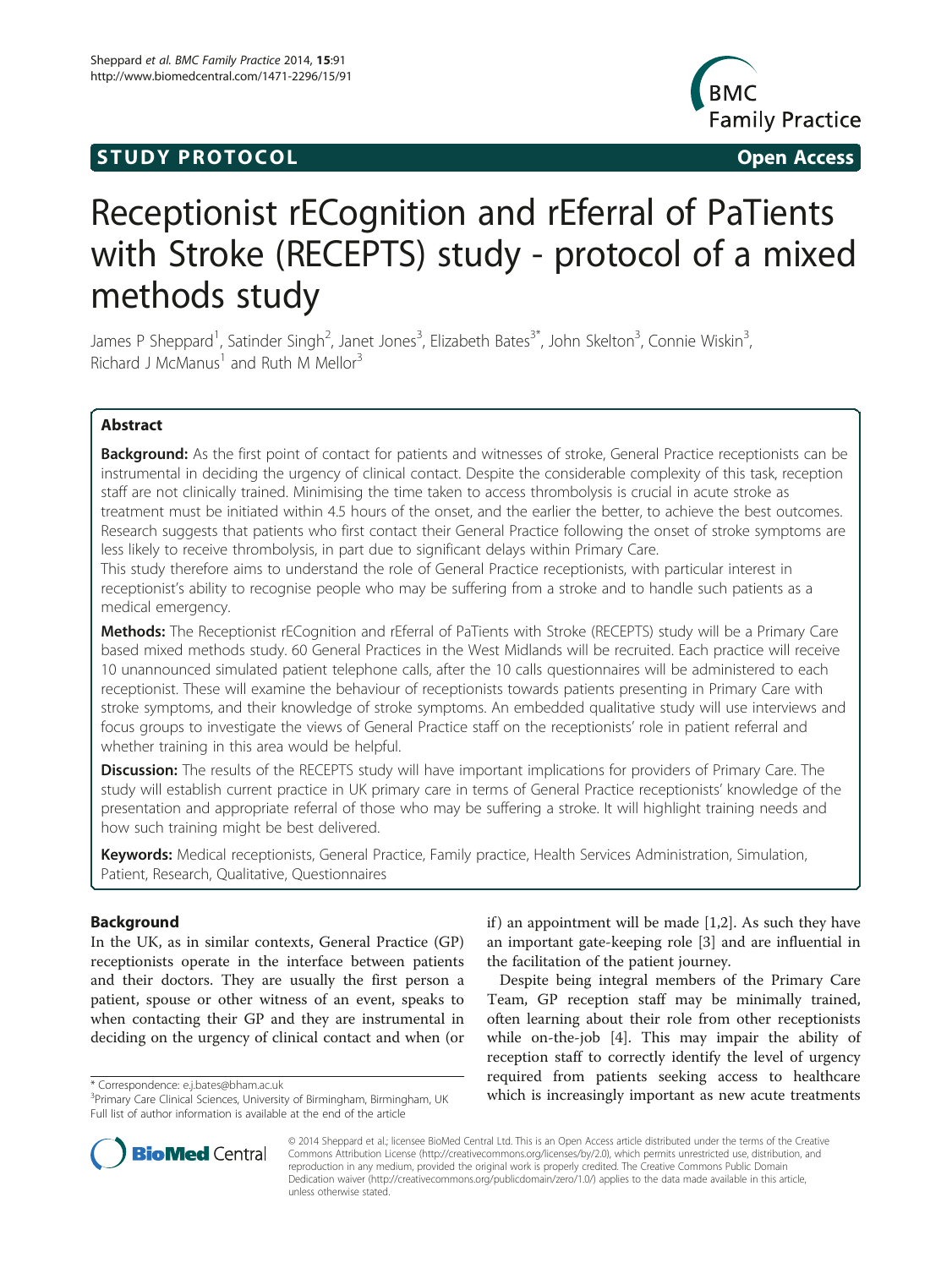are developed in a range of different illnesses. The need for appropriate training has been consistently recognised by researchers, doctors and reception staff themselves [\[5-7](#page-6-0)].

In the UK, there are 152,000 new stroke cases every year [[8\]](#page-6-0). The direct economic costs to the NHS are considerable, accounting for approximately 5% of total UK NHS costs or £4 billion [[9\]](#page-6-0). The burden of stroke can be considerably reduced if patients are rapidly thombolysed following the onset of symptoms by specialists in secondary care [\[10](#page-6-0)], as soon as possible after symptom onset [[11](#page-6-0)], and within the 4.5 hours 'therapeutic window' [[12-14](#page-6-0)]. Yet only 4-5% of patients with stroke receive thrombolysis in developed countries [[15,16\]](#page-6-0). A significant barrier to thrombolysis is the time delay between patients experiencing symptoms of a stroke, contacting healthcare services [[17](#page-6-0)] and correctly being identified and treated by healthcare staff [\[18](#page-6-0)]. Fewer than half patients reported recognising their own stroke [[19](#page-6-0)] and members of the public vary greatly in the their knowledge of stroke symptoms [\[20](#page-6-0)]. Patients and bystanders help seeking behaviour can be influenced by perception of the severity of the symptoms [[21](#page-6-0)-[23\]](#page-7-0), how they fitted the symptoms into their normal life [[23\]](#page-7-0), the influence of others [[21,](#page-6-0)[23\]](#page-7-0) and concern around the consequences of contacting medical services [[22\]](#page-7-0).

Previous studies suggest that contacting the GP following the onset of stroke symptoms is one such cause of thrombolysis time delay [[24\]](#page-7-0). Indeed, it is estimated that only 55-71% of patients who call their GP with symptoms of stroke are correctly referred on to the emergency services [[24](#page-7-0),[25](#page-7-0)]. However, these existing studies are limited due to small sample sizes and the methodology used to obtain these estimates.

#### Study aims

This study aims to:

1. Assess receptionists' ability to direct patients with, or witnesses of, stroke symptoms for emergency care, and their knowledge of stroke symptoms.

2. Investigate the views of Primary Care staff on the receptionists' role in relation to patient access to emergency care.

## Methods

#### Study design

The project will be a Primary Care based mixed methods study. Assessment will be carried out using unannounced simulated patient telephone calls, questionnaires, an answerphone assessment and qualitative interviews and focus groups; the setting and data collected by these methods is summarised in Table 1. The sequence of these methods is outlined in Figure [1](#page-2-0). Unannounced simulated patient telephone calls and answerphone assessments will be conducted prior to receptionists receiving questionnaires or invitations to participate in a focus group. Non-reception GP staff can be invited for interview at any point in the study, as their involvement in an interview should not influence simulated call results.

#### Study population

The population of interest are reception staff based in collaborating GPs in NHS Primary Care Providers within Birmingham and Solihull, West Midlands, UK. All practices within this region will be invited to participate and those agreeing will provide written practice level consent, from both a General Practitioner and the Practice Manager (or equivalent). Receptionists within participating practices will be informed about the study by the Practice Manager but they will not be told the calls will be specifically about stroke. For the questionnaires, consent will be assumed by their completion. Separate individual written consent will be obtained for those taking part in interviews and focus groups.

All participating practices will be reimbursed for any additional work required to participate in the study.

#### Unannounced simulated patient telephone calls

Medical role players will make telephone calls to GPs using vignettes of patients experiencing stroke-like symptoms to

Table 1 Summary of RECEPTS methods, setting and data collected

| Setting                                  | Method                                       | Data collected                                                                                              |
|------------------------------------------|----------------------------------------------|-------------------------------------------------------------------------------------------------------------|
| UoB (telephone call to General Practice) | Unannounced simulated patient telephone call | Receptionists response to stroke symptoms                                                                   |
| UoB (telephone call to General Practice) | Voice recording                              | Record the General Practice out-of-hours message                                                            |
| General Practice                         | Questionnaire (anonymous)                    | Receptionist demographic data.                                                                              |
|                                          |                                              | Receptionist knowledge and planned response to<br>stroke and a variety of other symptoms                    |
| General Practice                         | Focus Groups                                 | Receptionist views on their role in the triage of<br>patients and their views on training for receptionists |
| General Practice                         | Interviews                                   | The views of other Primary Care staff on the role, skills<br>and potential of reception staff               |

UoB, University of Birmingham.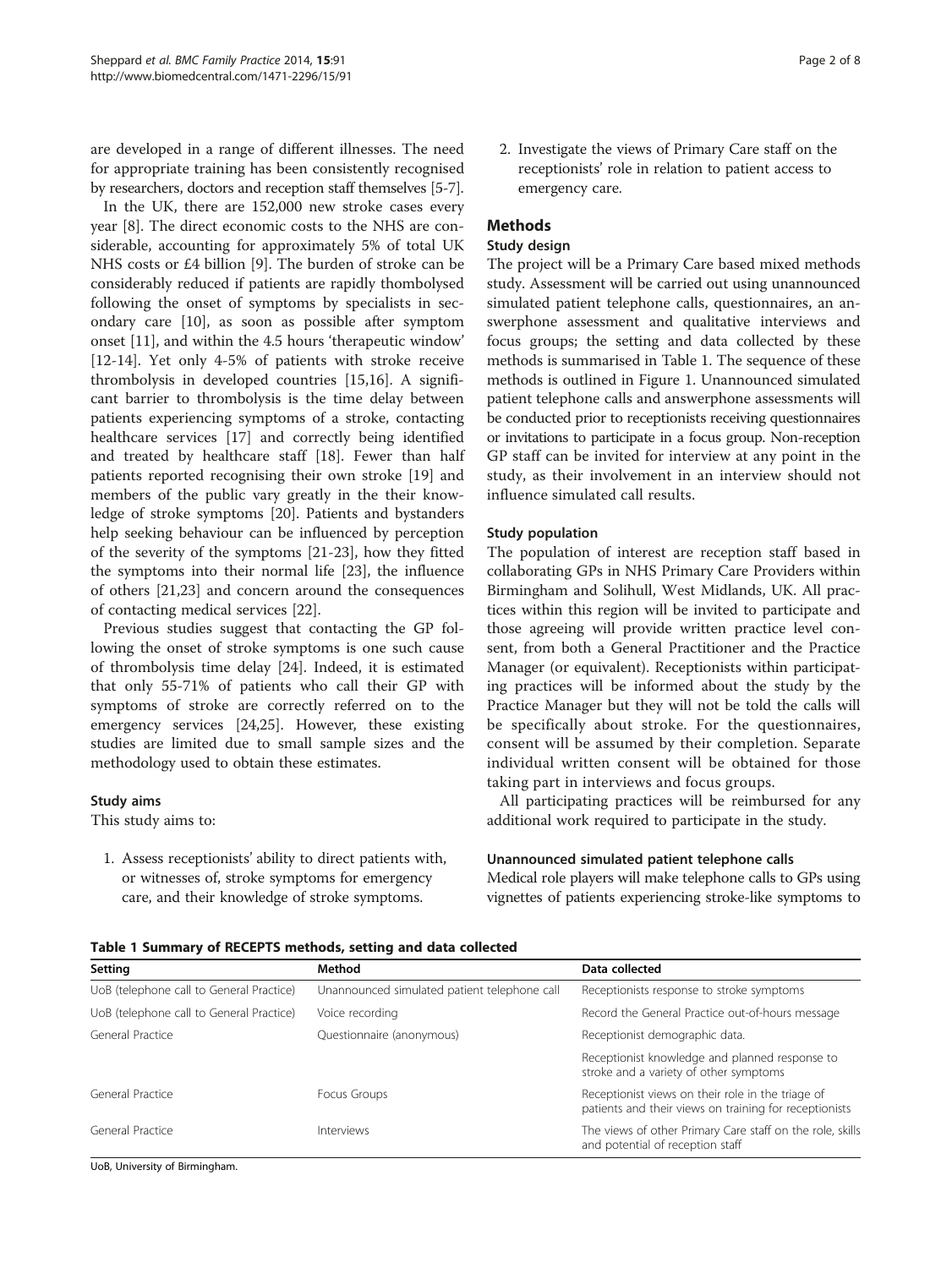<span id="page-2-0"></span>

guide their performance. Simulated patient scenarios are an accepted methodology for assessing clinical performance, particularly in Primary Care [\[26,27](#page-7-0)]. This methodology has been used for a variety of clinical performance evaluation studies [\[28-30\]](#page-7-0) including telephone triage of chest pain patients for immediate hospital care [\[31,32](#page-7-0)]. However, despite the context, content and face validity of unannounced simulated patient telephone calls in Primary Care, its use among GP reception staff is novel and untested in the literature. The Interactive Studies Unit (at the University of Birmingham) has successfully supported medical receptionist training for a number of years. Role players taking part in the study will all be members of the Interactive Studies Unit trained specifically for teaching, research and assessment purposes in a medical education context.

Ten unannounced simulated patient telephone calls made during the normal working day will be conducted at each practice over a three month period. Ten different stroke vignettes will be delivered, designed to represent the wide range of presentations of stroke that could be encountered by reception staff in Primary Care. The vignettes were designed by the team, including two General Practitioners for clinical input, stroke patient representatives were consulted regarding specific phrasing of the vignettes and role players reviewed the vignettes for practical use. The vignettes varied systematically: ranging from straight-forward classical presentations of anterior circulation stroke to more subtle symptoms suggestive of specific types of anterior or posterior circulation stroke; who observed the symptoms; and suspicion of the caller, in two vignettes they state thinking the patient was experiencing a stroke. Ease of recognition of vignettes was categorised by an expert panel consisting of five clinicians, two stroke survivors and six receptionists (not otherwise involved in the study). Role players will present vignettes either as the patient experiencing the symptoms or a relative (witness) calling to seek advice (Table [2](#page-3-0)).

Each role-player will be provided with detailed information regarding the context of each vignette and will be representative of the local population. In each vignette, the patient will only have had symptoms for 2 hours, therefore being eligible for thrombolysis but warranting immediate assessment by a specialist in order to remain within the optimum time period for such treatment. Dummy patient medical records will be generated for each simulated patient and these will be entered onto the clinical computer system of each participating practice by Practice Managers in order to minimise the potential for receptionist recognition of the unannounced simulated patient telephone call. It will not be possible to provide scripts for the role players as each call will be unique and dependent on receptionist responses. However, each telephone call will end with the role-player thanking the receptionist and informing them that the call was part of the RECEPTS study and that no further action is required.

The unannounced simulated patient telephone calls will be recorded for audit purposes although practices will have the option to opt out of recording. Recorded encounters may subsequently be used for linguistic analysis and the improvement of receptionist training. GP receptionist responses will be coded using an unannounced simulated patient telephone call data collection sheet, containing anticipated responses to the unannounced simulated patient telephone call (see Additional file [1\)](#page-6-0).

The unannounced simulated patient telephone calls will be piloted in two practices prior to roll out, and findings will be integrated into the main study design. The aims of the pilot will be to: 1) assess the feasibility of generating simulated patient records within the practice computer system; 2) trial vignettes, each practice will receive five calls each, so that all ten vignettes will be trailed; 3) pilot the unannounced simulated patient telephone call data collection sheet; and 4) assess the systems for preventing potential adverse events, such as inappropriate engagement with Emergency Medical Services.

#### Questionnaires

To assess knowledge and planned responses to stroke symptoms, reception staff from all practices within the study will receive a questionnaire, after the unannounced simulated patient telephone calls have been conducted at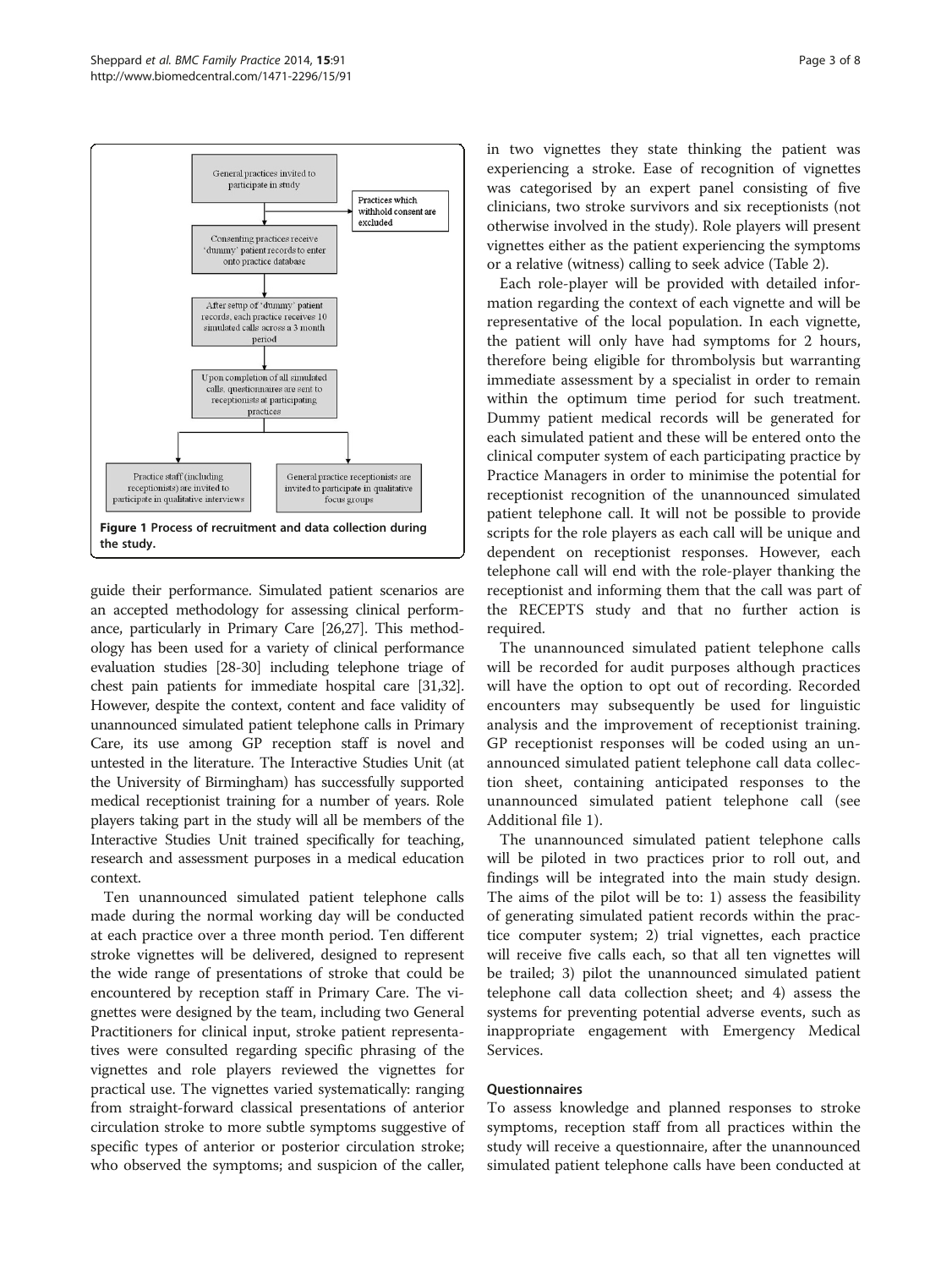#### <span id="page-3-0"></span>Table 2 Vignette content

| ID       | <b>Brain territory</b><br>of stroke | Who<br>called | Vignette details*                                              | Symptoms (no. FAST symptoms)                                                              | Perceived ease of<br>recognition^ |
|----------|-------------------------------------|---------------|----------------------------------------------------------------|-------------------------------------------------------------------------------------------|-----------------------------------|
|          | Anterior                            |               | Adult child I think my Mom's having a stroke:                  | Facial droop (right side), right arm weakness and<br>speech disturbance (3 FAST symptoms) | Easy                              |
|          |                                     |               | • Her mouth is drooping                                        |                                                                                           |                                   |
|          |                                     |               | • Her speech is slurred                                        |                                                                                           |                                   |
|          |                                     |               | • She can't use her right arm                                  |                                                                                           |                                   |
| 2        | Anterior                            | Patient       | I think I need to see the Doctor:                              | Arm weakness (1 FAST symptom)                                                             | Difficult                         |
|          |                                     |               | • My arm's gone all weak                                       |                                                                                           |                                   |
| 3        | Posterior                           | Patient       | I don't know what to do:                                       | Vomiting, vertigo and visual field defect<br>(0 FAST symptoms)                            | Difficult                         |
|          |                                     |               | • I keep throwing up                                           |                                                                                           |                                   |
|          |                                     |               | · I'm feverish                                                 |                                                                                           |                                   |
|          |                                     |               | • I have double vision                                         |                                                                                           |                                   |
| 4        | Anterior                            | Patient       | I'm not sure what to do:                                       | Facial droop (left side) (1 FAST symptom)                                                 | Moderately easy                   |
|          |                                     |               | • When I look in the mirror my<br>reflection looks funny       |                                                                                           |                                   |
| 5        | Posterior                           | Patient       | What shall I do I think I'm having a<br>stroke?                | Vomiting, vertigo and visual field defect<br>(0 FAST symptoms)                            | Difficult                         |
|          |                                     |               | • I've thrown up                                               |                                                                                           |                                   |
|          |                                     |               | • The room is spinning                                         |                                                                                           |                                   |
|          |                                     |               | • I have double vision                                         |                                                                                           |                                   |
| 6        | Anterior                            |               | Adult child Do you think my Father needs to<br>see the Doctor? | Right arm weakness and speech disturbance<br>(2 FAST symptoms)                            | Easy                              |
|          |                                     |               | • He's having difficulty speaking                              |                                                                                           |                                   |
|          |                                     |               | • He can't lift his arm up                                     |                                                                                           |                                   |
| $\prime$ | Anterior                            | Patient       | I think I need to see the Doctor my<br>Daughter tells me that: | Facial droop (left side) and arm weakness<br>(2 FAST symptoms)                            | Moderately easy                   |
|          |                                     |               | • My face is all droopy (left side)                            |                                                                                           |                                   |
|          |                                     |               | • I keep dropping things                                       |                                                                                           |                                   |
| 8        | Anterior                            |               | Adult child Can I make an appointment for my<br>Father?        | Facial droop (right side) and speech disturbance<br>(2 FAST symptoms)                     | Easy                              |
|          |                                     |               | · His face is all lopsided (right side)                        |                                                                                           |                                   |
|          |                                     |               | • He's having trouble speaking                                 |                                                                                           |                                   |
| 9        | Anterior                            |               | Adult child I think my Mom needs to see the<br>Doctor:         | Speech disturbance (1 FAST symptom)                                                       | Moderately easy                   |
|          |                                     |               | • Her speech is all slurred                                    |                                                                                           |                                   |
|          | 10 Anterior                         |               | Adult child Shall I bring my Mother in to see<br>the Doctor?   | Facial droop (right side), right arm weakness and<br>speech disturbance (3 FAST symptoms) | Easy                              |
|          |                                     |               | • She can't use her right arm                                  |                                                                                           |                                   |
|          |                                     |               | • She keeps dropping things                                    |                                                                                           |                                   |
|          |                                     |               | • Her face is really funny (right side)                        |                                                                                           |                                   |
|          |                                     |               | • She's talking a load of rubbish                              |                                                                                           |                                   |

\*If probed, symptoms were described as being ongoing and of having had a sudden onset within two hours of the telephone call.

^Probability of recognising symptoms was defined by an expert panel consisting of 5 clinicians, 6 receptionists (not otherwise involved in the study) and 2 stroke survivors.

the practice. Questionnaires are commonly used to assess knowledge of stroke symptoms amongst patients and members of the public [\[33](#page-7-0)-[37](#page-7-0)] and these will be adapted for use in this study. The questionnaire will gather reception staff demographic details, personal experience of stroke, job experience, training to recognise stroke, understanding of stroke symptoms and planned responses to a variety of symptoms, including some that are not normally associated with stroke. Questionnaires will be anonymous: a study ID which codes by GP will be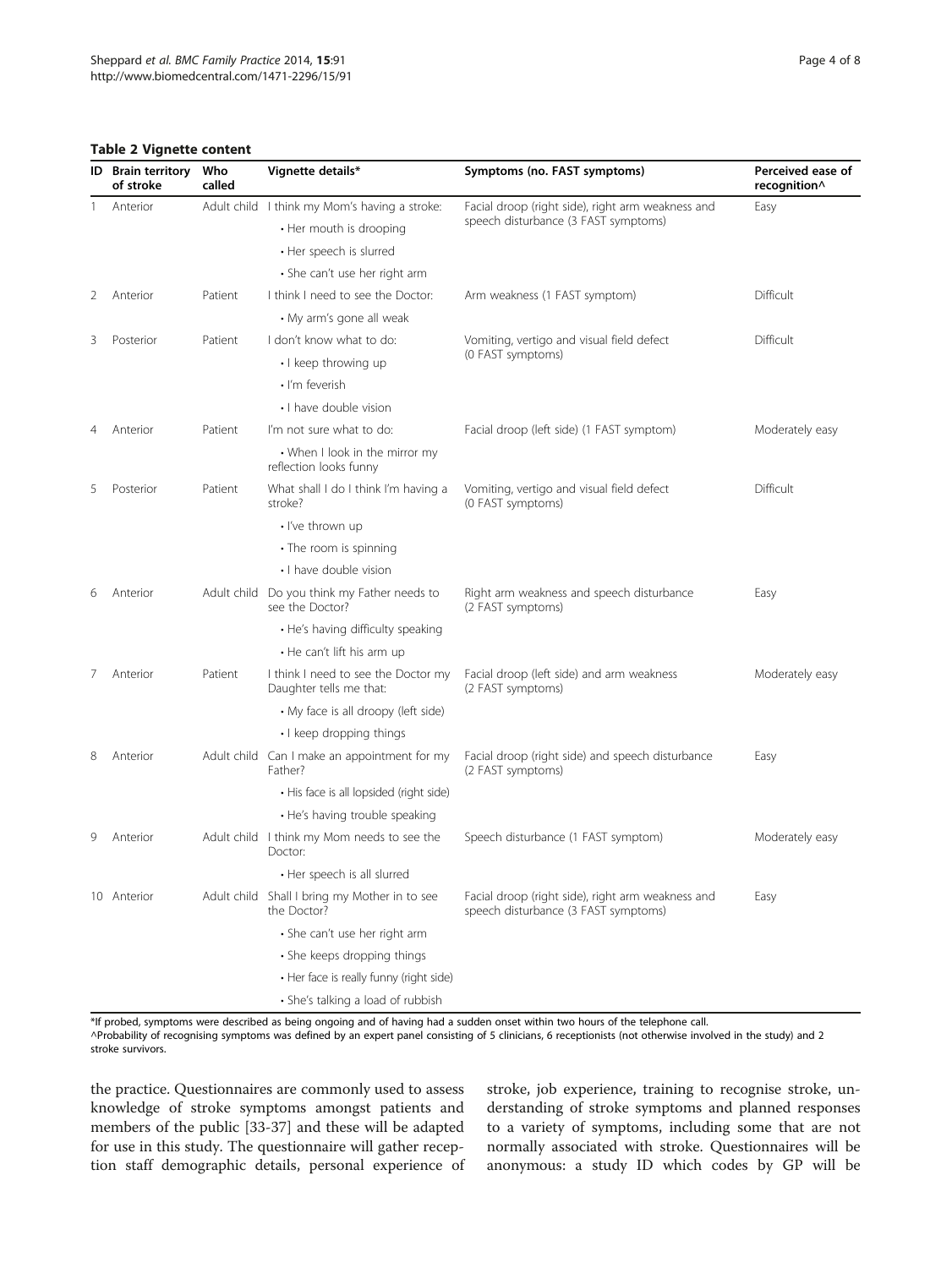recorded but not receptionist name. The validity of the questionnaire used in the present study will be assessed by piloting with a group of receptionists from one practice and follow up with a focus group to discuss interpretations of each question.

The effectiveness of the questionnaire at distinguishing between high and low levels of knowledge of stroke symptoms/responses will be assessed by comparing the questionnaire responses of healthcare professionals with differing levels of clinical training (receptionists, practice nurses and GPs). We will also examine the questionnaire responses of receptionists before and after a training session on stroke symptoms/responses to assess how effective it is at detecting changes in the stroke knowledge of participants from the target population. The results from individuals participating in the pilot will not be used in the main analysis.

#### Answerphone message assessment

An assessment of GP answerphone messages will be carried out. Out of hours messages will be recorded and dialogue examined to see whether messages direct patients with specific symptoms to access other healthcare services, for example do they tell people with stroke symptoms to call the Emergency Medical Services.

#### **Oualitative**

Qualitative methodology will be used to access study participants perceptions, understanding and attitudes towards handling stroke patients and GP receptionist training. The role of Primary Care reception staff in the referral of patients requiring urgent clinical intervention is currently poorly described; qualitative methods are especially applicable where a deeper understanding of contexts, interactions and processes is required to aid implementation of policy. Novel data will be generated about:

- 1) The views of Primary Care staff on the roles, skills and potential of reception staff with a particular focus on referral of patients.
- 2) Primary Care staffs' awareness, understanding and experience of referral of patients by reception staff.
- 3) Opportunities for and barriers to effective referral of patients by reception staff and the Primary Care team.
- 4) Approaches and attitudes toward development of the role of reception staff within Primary Care.
- 5) Primary Care staffs' perception of the training needs of reception staff and requirements to develop role in stroke patient referral.

Focus groups and interviews will be conducted in a setting determined by participant preference at a convenient location and time for participants and their Primary Care

practice. All participants will give written informed consent. Sampling will be purposive to identify participants' representative of a range of Primary Care staff, seniority and experience, practice size and location. Focus groups will be delineated by participants' role. This approach will allow us to develop an explanation of the study objectives that encompasses the range of environments in which Primary Care is delivered.

Topic guides for in-depth interviews and focus groups will be informed by existing literature and simulated call results. It will be iteratively modified in response to emergent data as the study progresses. Topic guides will be discussed with and informed by the GP receptionist representative on the study steering group. All interviews and focus groups will be recorded, transcribed and checked for accuracy.

#### Study outcome measures

The primary outcome measure will be reception staff response to unannounced simulated patient telephone calls. Primary Care staff will be graded on whether or not they correctly direct simulated patients for appropriate management. In addition, the associations between the nature of the telephone call, practice demographics and the subsequent response of the receptionist will be investigated.

The secondary outcomes will be:

- 1. Identifying GP receptionists' knowledge of stroke via questionnaire.
- 2. An understanding of Primary Care staff perceptions of stroke, the role of reception staff and attitudes towards training, through a series of qualitative interviews and focus groups.

### Sample size

Sixty GPs will be recruited and data will be collected from a total of 600 unannounced simulated patient telephone calls. It is difficult to predict what proportion of patients would be expected to be correctly referred to hospital, as previous research is limited. A study by Mosley et al. [\[24\]](#page-7-0), suggested that 55% of stroke patients were correctly referred by GP staff for immediate treatment. Given that the study assessment will be more rigorous, this proportion may be lower. Based on a conservative estimate that 50% of simulated patients will be correctly referred for immediate treatment and that each practice will receive 10 telephone calls over the study period (600 calls in total), an expected accuracy level would be to within ±4% (50% [95% CI 46% to 54%]). This calculation is based on the recruitment of one quarter of practices from the study area (60 out of 233 practices).

Questionnaire data will be collected from approximately 240 reception staff (assuming that each recruited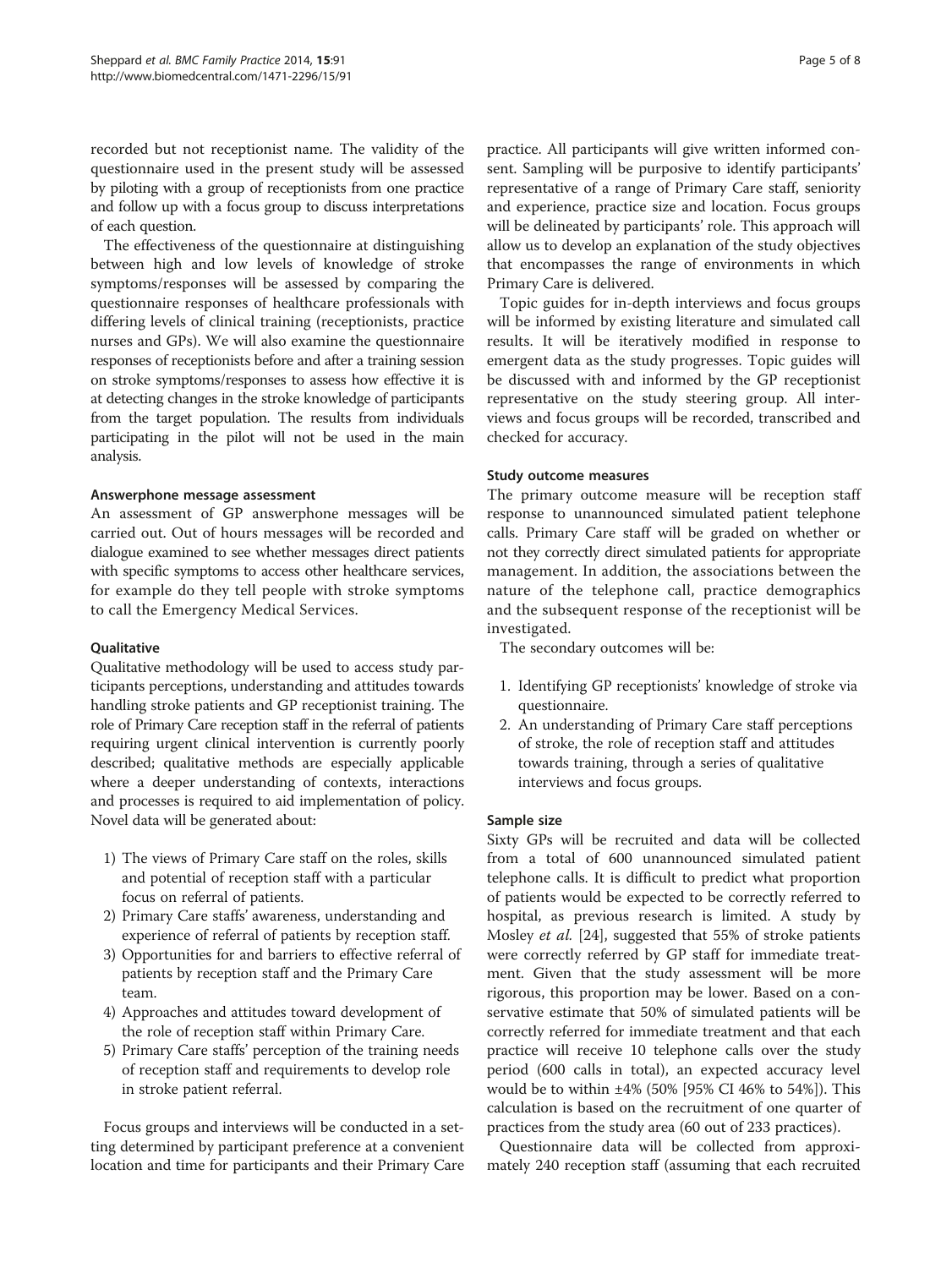practice has an average of four reception staff) and answerphone messages will be recorded in all participating practices (60 practices).

Qualitative data will be collected for up to 25 face-toface in-depth interviews with a variety of Primary Care staff and up to 10 reception staff focus groups.

### Data analysis

#### Unannounced simulated patient telephone calls

Each unannounced simulated patient telephone call will be graded on the receptionist's response, specifically whether they correctly direct patients to an emergency ambulance or transfer the patient's call for immediate telephone assessment by a clinical member of the team. Logistic regression analysis will be used to investigate associations between correct referral of simulated patients, practice demographics (list size/number of receptionists) and the nature of unannounced simulated patient telephone call (e.g. perceived difficulty of detecting stroke, e. g. easy, moderately easy and difficult to recognise).

### **Ouestionnaire**

Descriptive statistics will be used to describe the proportion of receptionists with each level of stroke symptom knowledge and the adequacy of planned responses to those symptoms. The association between stroke-related knowledge, planned responses and other demographic characteristics of GP receptionists (e.g. receptionist experience, age, gender, ethnicity, level of education and prior experience of stroke) will be examined using logistic regression analyses.

### Answerphone message assessment

The content of messages and categories of referral advice, with a particular interest in the signs and symptoms they suggest require emergency action. Descriptive statistics will be used to outline content and suggested actions.

### **Qualitative**

The qualitative component will follow the unannounced simulated telephone calls. The simulated call results will be fed into the conduct of the qualitative component, for example they may highlight areas that need further explanation to get a deeper picture [[38\]](#page-7-0). Qualitative analysis will be performed using a framework approach [\[39](#page-7-0)]. This approach will allow the inclusion of a priori knowledge and specific objectives in the analysis and it is especially relevant to the development of practice based applications. Relevant theory will be considered. To maximise the efficacy and validity of the framework approach all members of the research team including GP receptionist representative will have the opportunity to contribute to its development. NVivo will be used to

manage the data. Group comparisons will be made across the interview and focus group data sets to themes unique to particular staff groups in addition to those that are shared. Validation will be achieved using the constant comparison method and by triangulation between themes identified by study team members and where possible between study branches (e.g. questionnaire and results of unannounced simulated patient telephone call study). Study team members have a diverse background of disciplines and experience.

## Ethical considerations

Ethical approval has been obtained from the West of Scotland Research Ethics Service (reference: 12/WS/ 0259). Site specific R&D approval has been obtained from across Birmingham and Solihull Primary Care Providers.

## **Discussion**

The results of the RECEPTS study Primary Care are important for design of Primary Care services. Given the unusual nature of the proposed methodology, particularly the unannounced simulated patient telephone calls, it is important to acknowledge the potential problems involved in a study of this nature and how these might be avoided. Specifically:

- 1) There is a risk of reception staff recognising simulated patient records or unannounced simulated patient telephone calls. To reduce the chance of this happening: using multiple experienced role players, who have been trained by the Interactive Studies Unit, to conduct the telephone calls; having simulated patient records within the practice computer system so if the receptionist examines the clinical computer system for additional details the caller appears realistic; and conducting the calls over a period of time.
- 2) Concern that the unannounced simulated patient telephone calls will increase the burden of work for reception staff. To minimise this each practice will receive only 10 unannounced simulated patient telephone calls. Given the number of calls GPs receive per week (e.g. hundreds), an additional ten, with a maximum two minutes per call, over a three month period will not significantly impact their workload. GPs will be made aware of exactly how many unannounced simulated patient telephone calls to expect over the study period before they agree to participate.
- 3) The potential danger of inappropriate use of medical resources. To minimise this immediately following the unannounced simulated patient telephone call the GP receptionist, or whoever answered the call,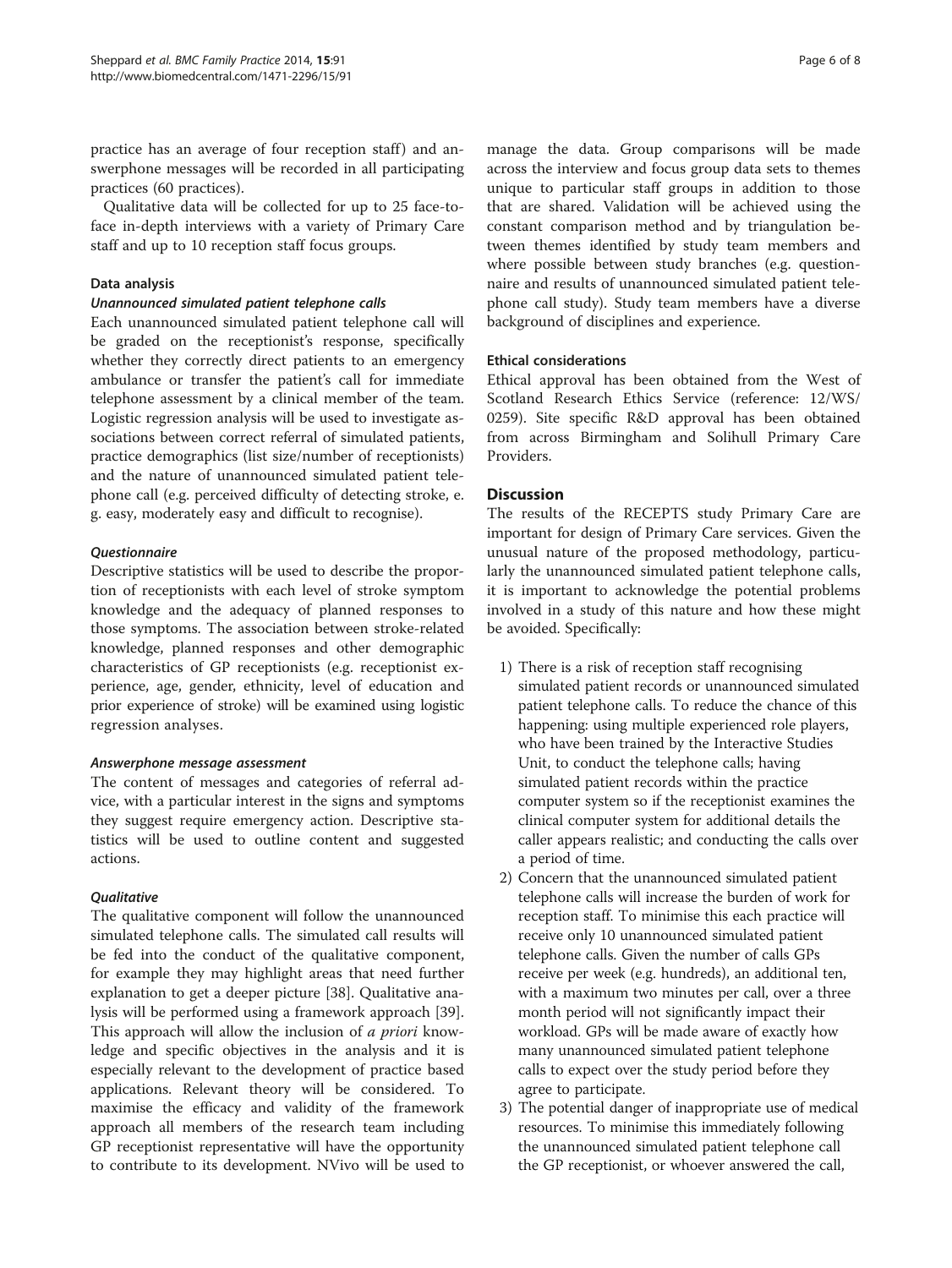<span id="page-6-0"></span>will be informed that the telephone call was part of the study and thus no further action is needed.

4) Concern that receptionists will feel their performance is being examined. To reduce this our GP receptionist representative was involved in the design of study documentation, where the emphasis, particularly on the receptionist information cards is that this study is an opportunity to develop and improve training as well as patient care, not about testing. Furthermore, only whole study scores will be published – not individual practice or receptionist scores, so individuals will not be able to be criticised.

GP receptionists have a crucial role in patient referral, acting as gatekeepers to further care. It is important to gain an improved understanding of this role, how it plays out in the presentation of patients with serious conditions such as stroke and if there is a need for further training of reception staff in Primary Care. This study will provide this and also a valuable insight into the use of novel mixed methodologies which could have important implications for how health services are assessed in the future.

## Additional file

[Additional file 1:](http://www.biomedcentral.com/content/supplementary/1471-2296-15-91-S1.docx) Example of an unannounced simulated patient telephone call data collection sheet.

#### Abbreviations

GP: General Practice; RECEPTS study: Receptionist rECognition and rEferral of Patients with Stroke Study; UK: United Kingdom.

#### Competing interest

The Stroke Association (charity) is a non-financial partner in this research, their role is to assist with disseminating of the findings after analysis and write up have been completed. However within their portfolio they provide GP receptionist training sessions. They will not be involved with the analysis or interpretation of the data so should not influence the results. All authors declare that they have no conflicts of interests.

#### Authors' contributions

RM, JS, SS, had the original idea. RM, JS, SS, developed the protocol with JJ, EB and RJM. CW & JS advised on the simulation methodology and revised the protocol critically for intellectual content. All authors read and approved the final manuscript. RJM and RM gained the funding and RM is the guarantor.

#### Acknowledgements

Thank you to Jill Beech our GP receptionist representative. Thanks also to Interactive Studies Unit staff, for insight into conducting simulated patient studies, the participating members of the Interactive Studies Unit Simulated Patient Team, and to Norman Phillips, Christina Nand and Brin Helliwell for assistance in developing the vignettes.

This article presents independent research funded by the National Institute for Health Research (NIHR) through the Collaborations for Leadership in Applied Health Research and Care for Birmingham and Black Country (CLAHRC-BBC) programme. JS holds an MRC fellowship and RJM holds an NIHR professorship. The views expressed are those of the authors and not necessarily those of the NHS, the NIHR, MRC or the Department of Health.

#### Author details

<sup>1</sup>Department of Primary Care Health Sciences, University of Oxford, Oxford, UK. <sup>2</sup> General Practitioner, Northfield Health Centre (Tudor Practice) Birmingham, UK. <sup>3</sup>Primary Care Clinical Sciences, University of Birmingham, Birmingham, UK.

#### Received: 20 September 2013 Accepted: 7 May 2014 Published: 12 May 2014

#### References

- Arber S, Sawyer L: The role of the receptionist in general practice: a 'dragon behind the desk'? Soc Sci Med 1985, 20:911–921.
- 2. Gallagher M, Pearson P, Drinkwater C, Guy J: Managing patient demand: a qualitative study of appointment making in general practice. Br J Gen Pract 2001, 51:280–285.
- 3. Arber S: What is a good GP? BMJ 1987, 294:287–288.
- 4. Copeman JP, Van Zwanenberg TD: Practice receptionists: poorly trained and taken for granted? Br J Gen Pract 1988, 38:14-16.
- 5. Carnegie MA, Gomel MK, Saunders JB, Britt H, Burns L: General practice receptionists' attitudes and beliefs towards preventive medicine before and after training and support interventions. Fam Pract 1996, 13:504-510.
- 6. Eisner M, Britten N: What do general practice receptionists think and feel about their work? Br J Gen Pract 1999, 49:103-106.
- 7. Hammond J, Gravenhorst K, Funnell E, Beatty S, Hibbert D, Lamb J, Burroughs H, Kovandzic M, Gabbay M, Dowrick C, Gask L, Waheed W, Chew-Graham CA: Slaying the dragon myth: an ethnographic study of receptionists in UK general practice. Br J Gen Pract 2013, 63:e177–e184.
- 8. Townsend N, Wickramasinghe K, Bhatnagar P, Smolina K, Nichols M, Leal J, Luengo-Fernandez R, Rayner M: Coronary Heart Disease Statistics. 2012th edition. London: British Heart Foundation; 2012.
- 9. Saka O, McGuire A, Wolfe C: Cost of stroke in the United Kingdom. Age Ageing 2009, 38:27–32.
- 10. Wahlgren N, Ahmed N, Davalos A, Hacke W, Millan M, Muir K, Roine RO, Toni D, Lees KR: Thrombolysis with alteplase 3-4.5 h after acute ischaemic stroke (SITS-ISTR): an observational study. Lancet 2008, 372:1303–1309.
- 11. Saver JL: Time is brain quantified. Stroke 2006, 37:263-266.
- 12. Araujo DV, Teich V, Passos RB, Martins SC: Analysis of the costeffectiveness of thrombolysis with alteplase in stroke. Arq Bras Cardiol 2010, 95:12–20.
- 13. Sandercock P, Wardlaw JM, Lindley RI, Dennis M, Cohen G, Murray G, Innes K, Venables G, Czlonkowska A, Kobayashi A, Ricci S, Murray V, Berge E, Slot KB, Hankey GJ, Correia M, Peeters A, Matz K, Lyrer P, Gubitz G, Phillips SJ, Arauz A: The benefits and harms of intravenous thrombolysis with recombinant tissue plasminogen activator within 6 h of acute ischaemic stroke (the third international stroke trial [IST-3]): a randomised controlled trial. Lancet 2012, 379:2352-2363.
- 14. Wardlaw JM, Murray V, Berge E, del Zoppo G, Sandercock P, Lindley RL, Cohen G: Recombinant tissue plasminogen activator for acute ischaemic stroke: an updated systematic review and meta-analysis. Lancet 2012, 379:2364–2372.
- 15. Henssge U, Hoffman A, Kavanagh S, Roughton M, Rudd A, Cloud G, On behalf of the Intercollegiate Stroke Working Party: The National Sentinal Stroke Audit 2010. Round 2011, 7:1–74. Ref Type: Report.
- 16. Nasr DM, Brinjikji W, Cloft HJ, Rabinstein AA: Utilization of intravenous thrombolysis is increasing in the United States. Int J Stroke 2012, 8(8):681–688.
- 17. Harraf F, Sharma AK, Brown MM, Lees KR, Vass RI, Kalra L: A multicentre observational study of presentation and early assessment of acute stroke. BMJ 2002, 325:17–22.
- 18. Lindsberg PJ, Happola O, Kallela M, Valanne L, Kuisma M, Kaste M: Door to thrombolysis: ER reorganization and reduced delays to acute stroke treatment. Neurology 2006, 67:334–336.
- 19. Lecouturier J, Murtagh MJ, Thomson RG, Ford GA, White M, Eccles M, Rodgers H: Response to symptoms of stroke in the UK: a systematic review. BMC Health Serv Res 2010, 10:157.
- 20. Jones SP, Jenkinson AJ, Leathley MJ, Watkins CL: Stroke knowledge and awareness: an integrative review of the evidence. Age Ageing 2010, 39:11–22.
- 21. Jones SP, Dickinson HA, Ford GA, Gibson JM, Leathley MJ, McAdam JJ, McLoughlin A, Quinn T, Watkins CL: Callers' experiences of making